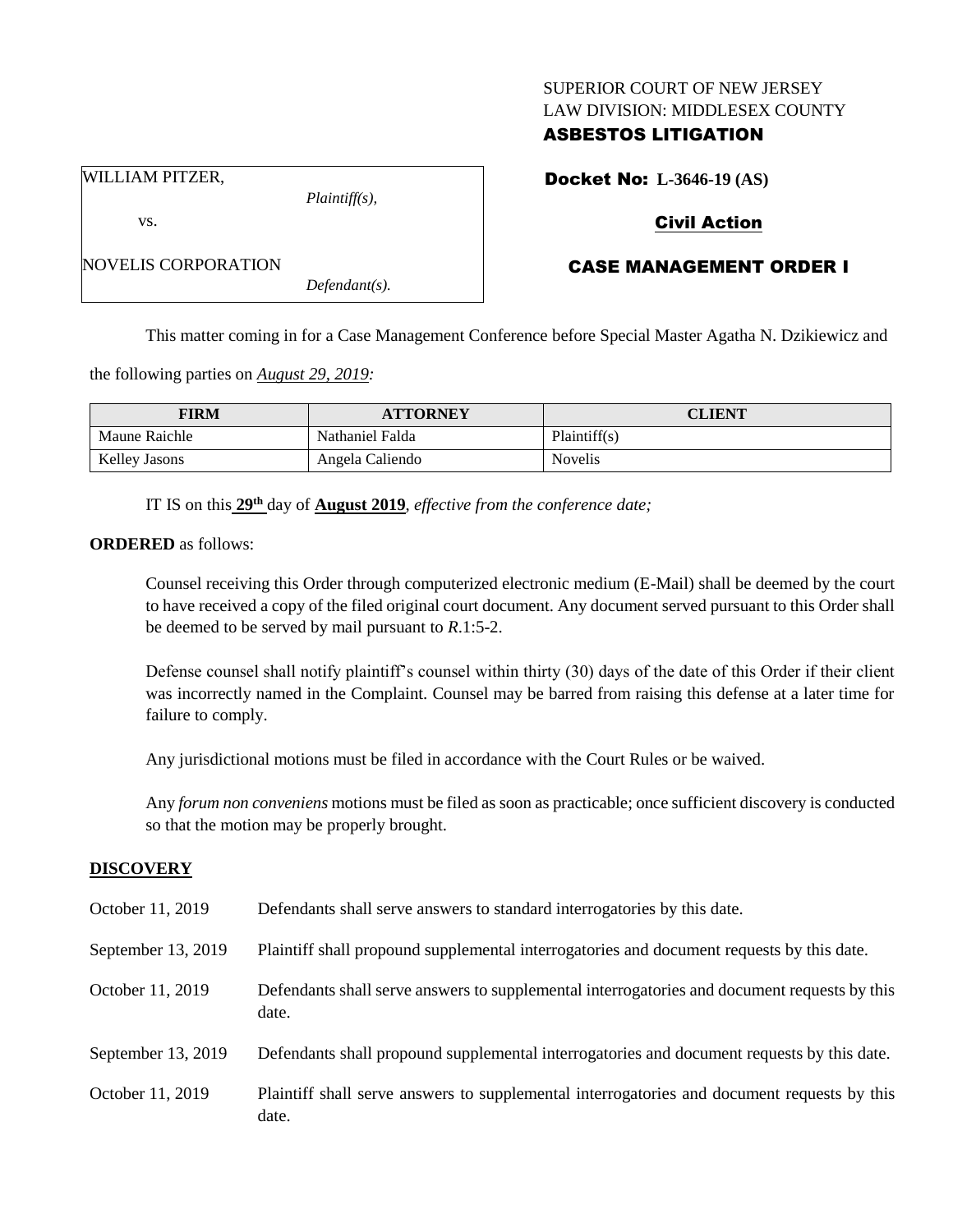- November 29, 2019 Fact discovery, including depositions, shall be completed by this date. Plaintiff's counsel shall contact the Special Master within one week of this deadline if all fact discovery is not completed.
- November 29, 2019 Depositions of corporate representatives shall be completed by this date.

## **EARLY SETTLEMENT**

December 13, 2019 Settlement demands shall be served on all counsel and the Special Master by this date.

### **MEDICAL EXPERT REPORT**

September 13, 2019 Plaintiff shall serve executed medical authorizations by this date. December 31, 2019 Plaintiff shall serve medical expert reports by this date. December 31, 2019 Upon request by defense counsel, plaintiff is to arrange for the transfer of pathology specimens and x-rays, if any, by this date. March 31, 2020 Defendants shall identify its medical experts and serve medical reports, if any, by this date. In addition, defendants shall notify plaintiff's counsel (as well as all counsel of record) of a joinder in an expert medical defense by this date.

### **LIABILITY EXPERT REPORTS**

- December 31, 2019 Plaintiff shall identify its liability experts and serve liability expert reports by this date or waive any opportunity to rely on liability expert testimony.
- March 31, 2020 Defendants shall identify its liability experts and serve liability expert reports, if any, by this date or waive any opportunity to rely on liability expert testimony.

### **SUMMARY JUDGMENT MOTION PRACTICE**

- January 17, 2020 Summary judgment motions shall be filed no later than this date.
- February 14, 2020 Last return date for summary judgment motions.

### **ECONOMIST EXPERT REPORTS**

- December 31, 2019 Plaintiff shall identify its expert economists and serve expert economist report(s), if any, by this date or waive any opportunity to rely on economic expert testimony.
- March 31, 2020 Defendants shall identify its expert economists and serve expert economist report(s), if any, by this date or waive any opportunity to rely on economic expert testimony.

### **EXPERT DEPOSITIONS**

April 27, 2020 Expert depositions shall be completed by this date. To the extent that plaintiff and defendant generic experts have been deposed before, the parties seeking that deposition in this case must file an application before the Special Master and demonstrate the necessity for that deposition. To the extent possible, documents requested in a deposition notice directed to an expert shall

 $\_$  , and the set of the set of the set of the set of the set of the set of the set of the set of the set of the set of the set of the set of the set of the set of the set of the set of the set of the set of the set of th